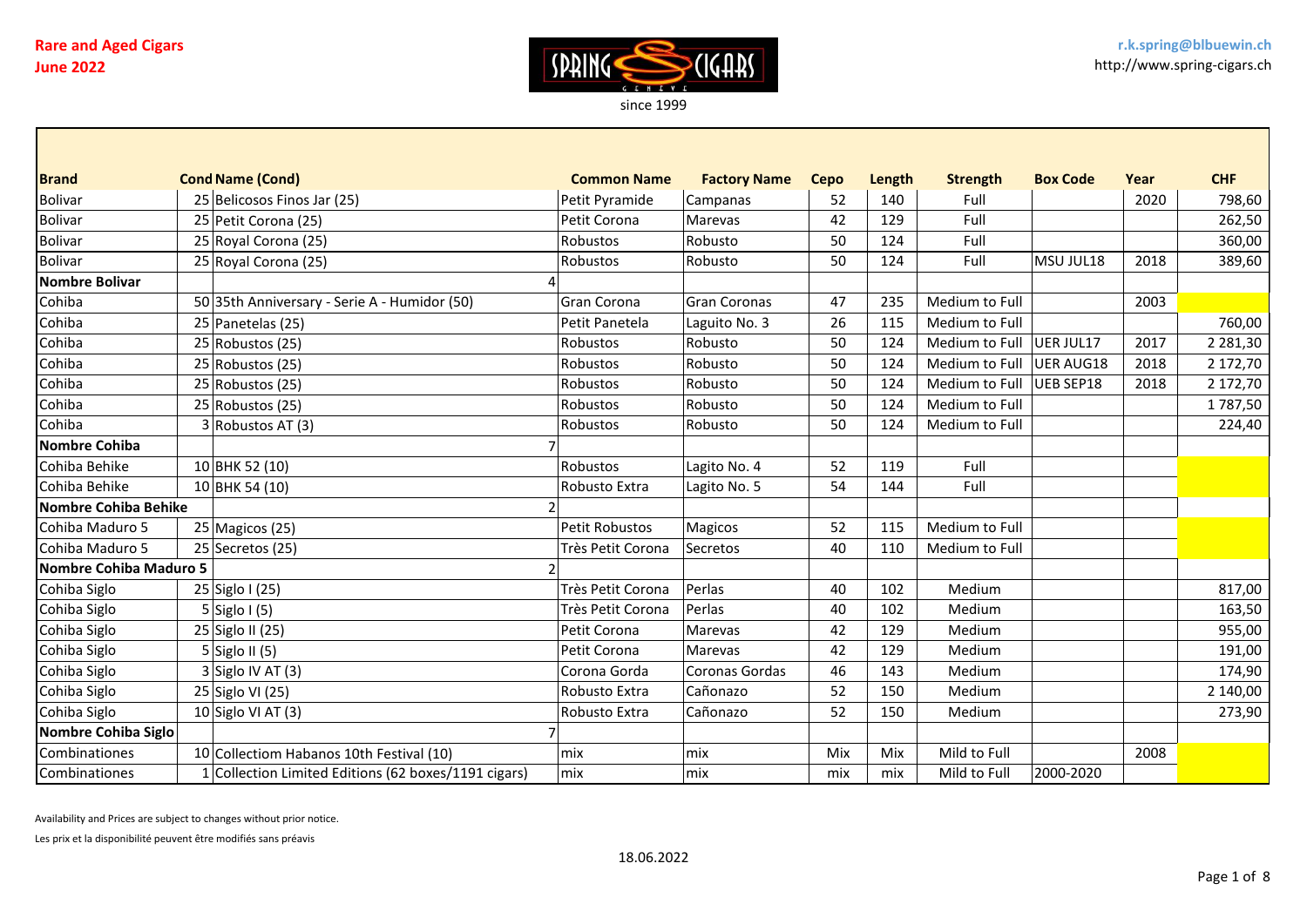

| <b>Brand</b>               | <b>Cond Name (Cond)</b>              | <b>Common Name</b>    | <b>Factory Name</b> | <b>Cepo</b> | Length | <b>Strength</b>           | <b>Box Code</b>  | Year | <b>CHF</b> |
|----------------------------|--------------------------------------|-----------------------|---------------------|-------------|--------|---------------------------|------------------|------|------------|
| Combinationes              | 10 Selection Petit Robusto (10)      | Petit Robustos        | Petit Robusto       | 50          | 102    | Mild to Full              |                  |      | 240,00     |
| Combinationes              | 6 Selection Piramides (6)            | Pyramides             | Piramides           | 52          | 156    | Medium to Full            |                  |      | 217,20     |
| Combinationes              | 6 Selection Robustos (6)             | Robustos              | Robusto             | 50          | 124    | Mild to Full              |                  |      | 185,40     |
| Nombre Combinationes       |                                      |                       |                     |             |        |                           |                  |      |            |
| Cuaba                      | 10 Distinguidos (10)                 | Figurado              | Romeo               | 52          | 162    | Medium to Full            |                  |      | 234,00     |
| Cuaba                      | 25 Exclusivos (25)                   | Figurado              | Exquisitos          | 46          | 145    | Medium to Full            |                  |      | 345,00     |
| Cuaba                      | 25 Exclusivos (25)                   | Figurado              | Exquisitos          | 46          | 145    | Medium to Full   PEL LE00 |                  | 2000 | 533,30     |
| Cuaba                      | 25 Millenium Jar - Distinguidos (25) | Figurado              | Romeo               | 52          | 162    | Medium to Full            |                  | 1999 |            |
| <b>Nombre Cuaba</b>        |                                      |                       |                     |             |        |                           |                  |      |            |
| <b>Diplomaticos</b>        | 25 No. 2 (25)                        | Pyramides             | Piramides           | 52          | 156    | Medium to Full            |                  |      | 407,50     |
| <b>Nombre Diplomaticos</b> |                                      |                       |                     |             |        |                           |                  |      |            |
| H. Upmann                  | 25 Connoisseur No. 1 (25)            | Robustos              | Hermosos No. 4      | 48          | 127    | Mild to Medium            |                  |      | 395,00     |
| H. Upmann                  | 25 Connoisseur No. 2 (25)            | Robustos              | Hermosos No. 5      | 51          | 134    | Mild to Medium            |                  |      | 427,50     |
| H. Upmann                  | 25 Connossieur A LCDH & HS (25)      | Robusto Extra         | Genios              | 52          | 140    | Mild to Medium            |                  |      | 475,00     |
| H. Upmann                  | 25 Connossieur B LCDH & HS (25)      | <b>Grand Robusto</b>  | Geniales            | 54          | 150    | Mild to Medium            |                  |      | 522,50     |
| H. Upmann                  | 25 Half Coronas (25)                 | Petit Corona          | <b>Half Corona</b>  | 44          | 90     | Mild to Medium            |                  |      | 165,00     |
| H. Upmann                  | 10 Magnum 50 $(10)$                  | Double Robusto        | Magnum 50           | 50          | 160    | Mild to Medium            |                  |      | 224,00     |
| H. Upmann                  | 25 Magnum 50 (25)                    | Double Robusto        | Magnum 50           | 50          | 160    | Mild to Medium            |                  |      | 560,00     |
| H. Upmann                  | 25 Magnum 54 (25)                    | Magnum 54             | Magnum 54           | 54          | 120    | Mild to Medium            |                  |      | 475,00     |
| H. Upmann                  | $3$ Magnum 54 AT (3)                 | Magnum 54             | Magnum 54           | 54          | 120    | Mild to Medium            |                  |      | 63,00      |
| H. Upmann                  | $20$ Magnum 56 Jar (20)              | Magnum 56             | Magnum 56           | 56          | 150    | Mild to Medium            |                  |      | 1 379,40   |
| H. Upmann                  | 25 No. 2 (25)                        | Pyramides             | Piramides           | 52          | 156    | Mild to Medium            |                  |      | 500,00     |
| Nombre H. Upmann           | 11                                   |                       |                     |             |        |                           |                  |      |            |
| Hoyo de Monterrey          | 10 Elegantes LCDH (10)               | Tacos                 | Perfecto            | 47          | 158    | Mild                      |                  |      | 173,80     |
| Hoyo de Monterrey          | 10 Epicure Deluxe (10) LCDH 2012     | <b>Petit Robustos</b> | Mágicos             | 52          | 115    | Mild                      | AMG JUN12        | 2012 | 197,40     |
| Hoyo de Monterrey          | 25 Epicure No. 2 (25)                | Robustos              | Robusto             | 50          | 124    | Mild                      |                  |      | 447,50     |
| Hoyo de Monterrey          | 25 Epicure No. 2 (25)                | Robustos              | Robusto             | 50          | 124    | Mild                      | AME JUL12        | 2012 | 502,80     |
| Hoyo de Monterrey          | 25 Epicure No. 2 (25)                | Robustos              | Robusto             | 50          | 124    | Mild                      | <b>BRS MAY12</b> | 2012 | 502,80     |
| Hoyo de Monterrey          | 25 Epicure No. 2 (25)                | Robustos              | Robusto             | 50          | 124    | Mild                      | ARS SEP18        | 2012 | 446,50     |

Availability and Prices are subject to changes without prior notice.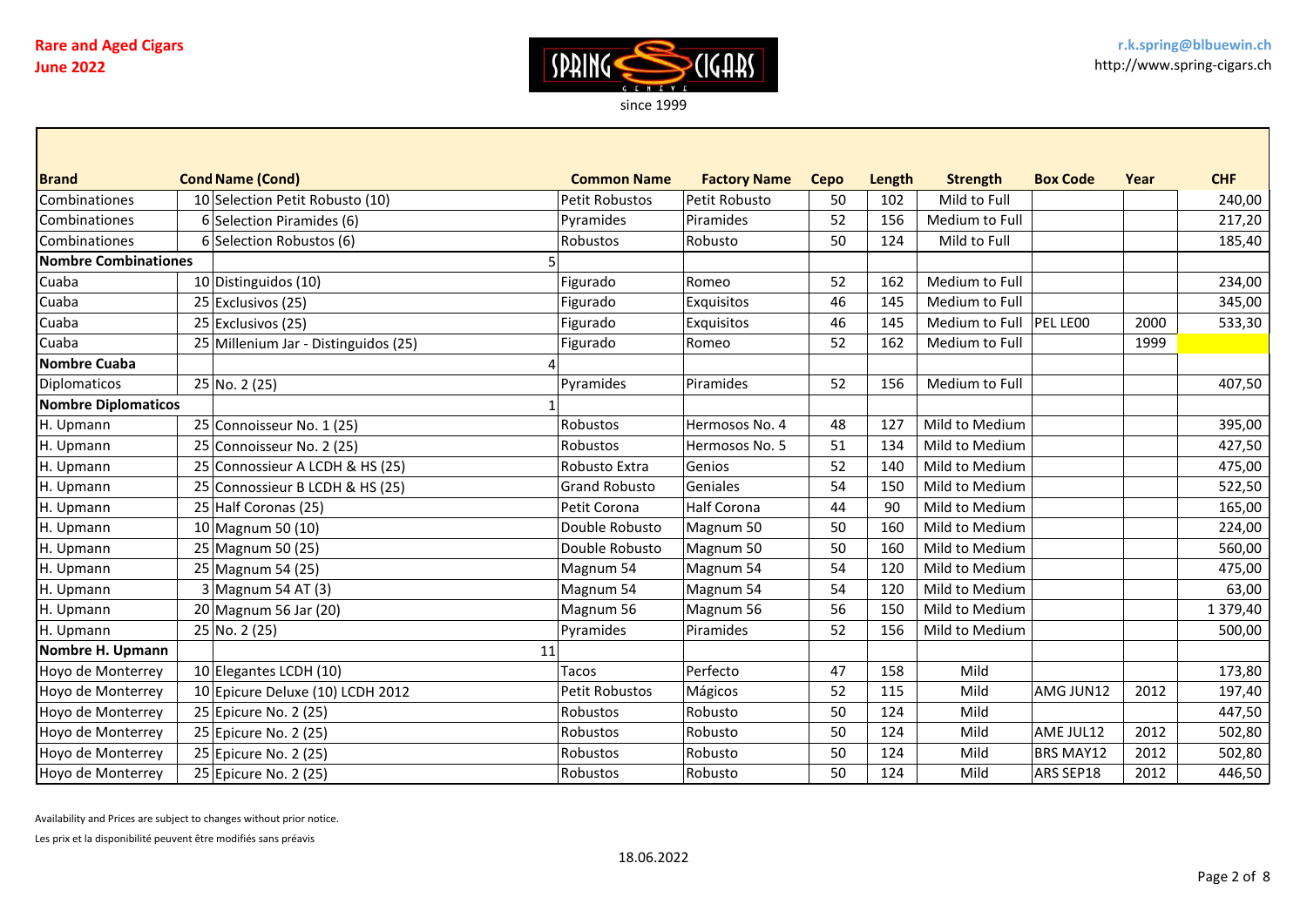

| <b>Brand</b>             | <b>Cond Name (Cond)</b>                | <b>Common Name</b>     | <b>Factory Name</b> | <b>Cepo</b> | Length | <b>Strength</b>            | <b>Box Code</b>  | Year | <b>CHF</b> |
|--------------------------|----------------------------------------|------------------------|---------------------|-------------|--------|----------------------------|------------------|------|------------|
| Hoyo de Monterrey        | 10 Epicures Especial (10)              | Robusto Extra          | Gordito             | 50          | 140    | Mild                       |                  |      | 199,00     |
| Hoyo de Monterrey        | 50 Hoyo Du Maire (50)                  | Mini Panetela          | Entreactos          | 30          | 100    | Mild                       | URL JUN01        | 2001 | 772,00     |
| Hoyo de Monterrey        | 5 Hoyo Du Prince (5)                   | Petit Corona           | Almuerzos           | 40          | 130    | Mild                       | URL ES00         | 2000 | 90,00      |
| Hoyo de Monterrey        | 5 Hoyo Du Roi (5)                      | Corona                 | Coronas             | 42          | 142    | Mild                       | URL ES00         | 1999 | 110,50     |
| Hoyo de Monterrey        | 15 Petit Belicosos Travel Humidor (15) | <b>Petit Belicosos</b> | Petit Pirámides     | 50          | 102    | Mild                       |                  | 2017 | 667,40     |
| Hoyo de Monterrey        | 25 Petit Robusto (25)                  | Petit Robustos         | Petit Robusto       | 50          | 102    | Mild                       |                  |      | 382,50     |
| Hoyo de Monterrey        | 25 Petit Robusto (25)                  | <b>Petit Robustos</b>  | Petit Robusto       | 50          | 102    | Mild                       | LAU NOV16        | 2016 | 430,70     |
| Hoyo de Monterrey        | 25 Petit Robusto (25)                  | Petit Robustos         | Petit Robusto       | 50          | 102    | Mild                       | OBM JUL16        | 2016 | 430,70     |
| Hoyo de Monterrey        | 25 Petit Robusto (25)                  | <b>Petit Robustos</b>  | Petit Robusto       | 50          | 102    | Mild                       | <b>BTU JUL16</b> | 2016 | 430,70     |
| Hoyo de Monterrey        | 25 Petit Robusto (25)                  | <b>Petit Robustos</b>  | Petit Robusto       | 50          | 102    | Mild                       | <b>ORG FEB17</b> | 2017 | 422,30     |
| Hoyo de Monterrey        | 3 Petit Robusto (3)                    | <b>Petit Robustos</b>  | Petit Robusto       | 50          | 102    | Mild                       |                  |      | 45,90      |
| Hoyo de Monterrey        | $10$ Rio Seco (10)                     | Robusto Extra          | Armorosos           | 56          | 140    | Mild                       |                  |      | 223,00     |
| Hoyo de Monterrey        | 25 Rio Seco (25)                       | Robusto Extra          | Armorosos           | 56          | 140    | Mild                       |                  |      | 557,50     |
| Hoyo de Monterrey        | $10$ San Juan (10)                     | Robusto Extra          | Geniales            | 54          | 150    | Mild                       |                  |      | 221,00     |
| Nombre Hoyo de Monterre  |                                        | 20                     |                     |             |        |                            |                  |      |            |
| Juan Lopez               | 50 Humidor Eminentes ER Suiza 2016     | <b>Sublimes</b>        | Double Robusto      | 54          | 164    | Mild                       |                  | 2016 |            |
| Juan Lopez               | 25 Seleccion No. 1 (25)                | Corona Gorda           | Coronas Gordas      | 46          | 143    | Medium to Full             |                  |      | 395,00     |
| Juan Lopez               | 25 Seleccion No. 2 (25)                | Robustos               | Robusto             | 50          | 124    | Medium to Full             |                  |      | 390,00     |
| Juan Lopez               | 25 Seleccion No. 2 (25)                | Robustos               | Robusto             | 50          | 124    | Medium to Full             | GOA FEB17        | 2017 | 430,50     |
| <b>Nombre Juan Lopez</b> |                                        |                        |                     |             |        |                            |                  |      |            |
| La Flor de Cano          | $10$ Elegidos TC (10)                  | Robusto                | Elegidos            | 50          | 127    | Mild to Medium             |                  |      | 45,00      |
| La Flor de Cano          | 25 Petit Coronas (25) TC               | Petit Corona           | Standard            | 40          | 123    | Medium to Full             |                  |      | 100,00     |
| Nombre La Flor de Cano   |                                        |                        |                     |             |        |                            |                  |      |            |
| Nombre La Gloria Cubana  |                                        |                        |                     |             |        |                            |                  |      |            |
| Montecristo              | $5$ "A" (5)                            | Gran Corona            | <b>Gran Coronas</b> | 47          | 235    | Medium to Full             |                  | 2018 | 372,20     |
| Montecristo              | 25 Double Edmundo (25)                 | Robusto Extra          | <b>Dobles</b>       | 50          | 155    | Medium to Full             |                  |      | 630,00     |
| Montecristo              | 25 Double Edmundo (25)                 | Robusto Extra          | <b>Dobles</b>       | 50          | 155    | Medium to Full   ALO SEP15 |                  | 2015 | 723,60     |
| Montecristo              | 10 Double Edmundo Humidor (10)         | Robusto Extra          | <b>Dobles</b>       | 50          | 155    | Medium to Full             |                  | 2018 | 1 102,50   |
| Montecristo              | 25 Edmundo SBN (25)                    | Robustos               | Edmundo             | 52          | 135    | Medium to Full             |                  |      | 552,50     |

Availability and Prices are subject to changes without prior notice.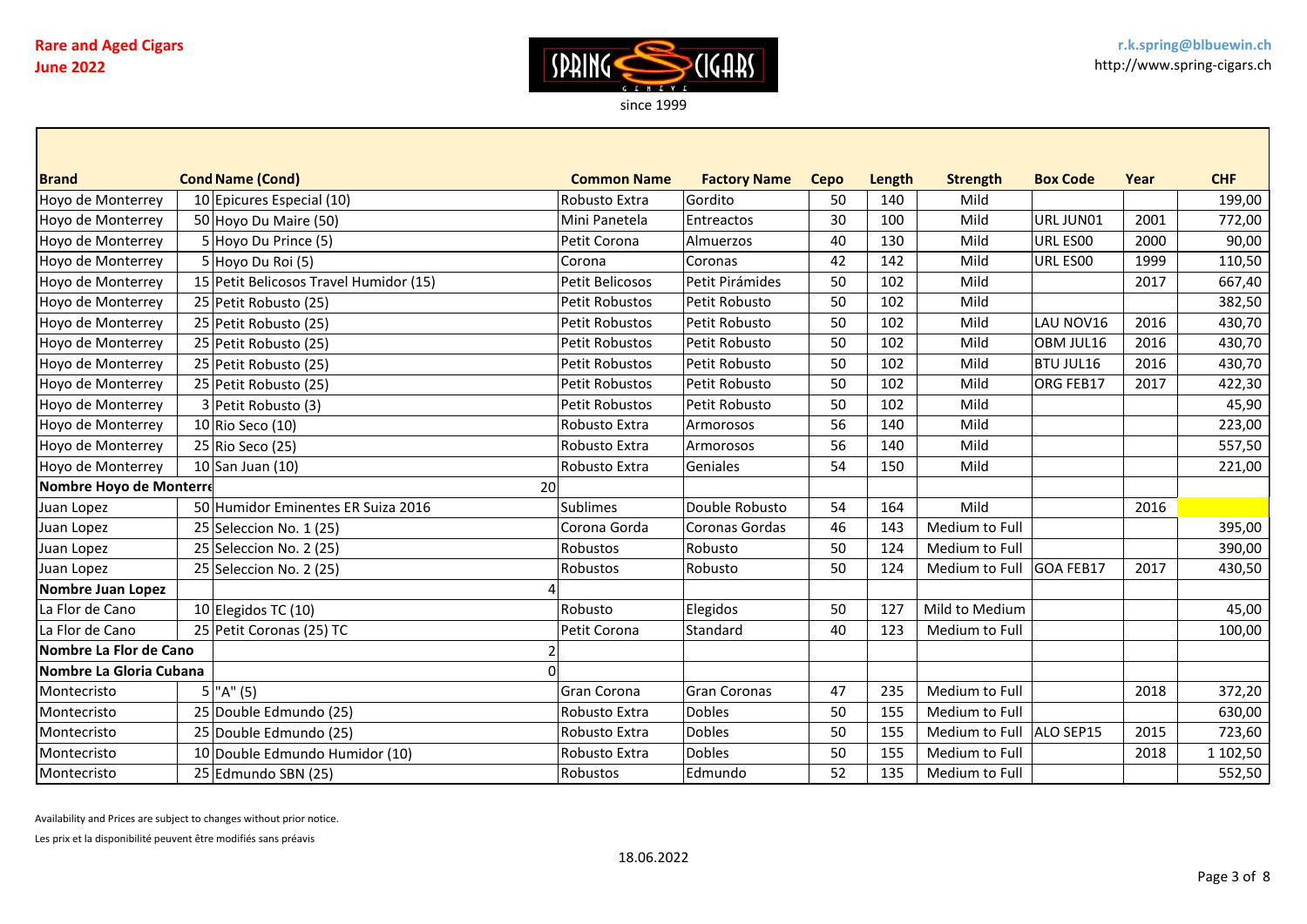

| <b>Brand</b>             | <b>Cond Name (Cond)</b>           | <b>Common Name</b>    | <b>Factory Name</b> | <b>Cepo</b> | Length | <b>Strength</b>            | <b>Box Code</b>   | Year | <b>CHF</b>    |
|--------------------------|-----------------------------------|-----------------------|---------------------|-------------|--------|----------------------------|-------------------|------|---------------|
| Montecristo              | 25 Edmundo SBN (25)               | Robustos              | Edmundo             | 52          | 135    | Medium to Full             | BUP SEP17         | 2017 | 610,00        |
| Montecristo              | 25 Edmundo SBN (25)               | <b>Robustos</b>       | Edmundo             | 52          | 135    | Medium to Full   OBM FEB17 |                   | 2017 | 610,00        |
| Montecristo              | $25$ Especial (25)                | <b>Grand Panetela</b> | Laguito No. 1       | 38          | 192    | Medium to Full             |                   |      | 560,00        |
| Montecristo              | 25 Especial No. 2 (25)            | Panetela              | Laguito No. 2       | 38          | 152    | Medium to Full             |                   |      | 437,50        |
| Montecristo              | 25 Media Corona (25)              | Petit Corona          | Half Corona         | 44          | 90     | Medium to Full             |                   |      | 210,00        |
| Montecristo              | 5 Media Corona (5)                | Petit Corona          | Half Corona         | 44          | 90     | Medium to Full             |                   |      | 52,00         |
| Montecristo              | 25 No. 1 (25)                     | Lonsdale              | Cervantes           | 42          | 165    | Medium to Full             |                   |      | 460,00        |
| Montecristo              | 25 No. 1(25)                      | Lonsdale              | Cervantes           | 42          | 165    | Medium to Full             | <b>BUM NOV 14</b> | 2014 | 538,90        |
| Montecristo              | $10 \vert$ No. 2 (10)             | Pyramides             | Piramides           | 52          | 156    | Medium to Full             |                   |      | 230,00        |
| Montecristo              | $10$ No. 4 (10)                   | Petit Corona          | Marevas             | 42          | 129    | Medium to Full             | OBM AOG16         | 2016 | 143,00        |
| Montecristo              | $10$ No. 5 (10)                   | Très Petit Corona     | Perlas              | 40          | 102    | Medium to Full             |                   |      | 98,00         |
| Montecristo              | 10 Petit Edmundo (10)             | Petit Robustos        | Petit Edmundo       | 52          | 110    | Medium to Full             |                   |      | 192,00        |
| Montecristo              | 25 Petit Edmundo (25)             | Petit Robustos        | Petit Edmundo       | 52          | 110    | Medium to Full EML MAY14   |                   | 2014 | 562,30        |
| Nombre Montecristo       | 18 <sup>1</sup>                   |                       |                     |             |        |                            |                   |      |               |
| Montecristo Linea 193    | 20 Dumas (20)                     | Corona Extra          | Prominentes Corto   | 49          | 130    | Medium to Full             |                   |      | 960,00        |
| Montecristo Linea 193    | 20 Maltés (20)                    | Robusto Extra         | Sobresalientes      | 53          | 153    | Medium to Full             |                   |      | 1 2 1 6 , 0 0 |
| Nombre Montecristo Linea |                                   |                       |                     |             |        |                            |                   |      |               |
| Montecristo Open         | 20 Open Eagle (20)                | Robusto Extra         | Geniales            | 54          | 150    | Mild                       |                   |      | 472,00        |
| Montecristo Open         | 3 Open Eagle AT (3)               | Robusto Extra         | Geniales            | 54          | 150    | Mild                       |                   |      | 80,10         |
| Montecristo Open         | 20 Open Junior (20)               | Très Petit Corona     | Trabucos            | 38          | 110    | Mild                       | <b>RPA DIC10</b>  | 2010 | 289,10        |
| Montecristo Open         | 20 Open Master (20)               | Robustos              | Robusto             | 50          | 124    | Mild                       |                   |      | 362,00        |
| Montecristo Open         | 20 Open Master (20)               | Robustos              | Robusto             | 50          | 124    | Mild                       | EPM SEP17         | 2017 | 399,60        |
| Montecristo Open         | 20 Open Regata (20)               | Petit Pyramide        | Forum               | 46          | 135    | Mild                       |                   |      | 302,00        |
| Nombre Montecristo Open  |                                   |                       |                     |             |        |                            |                   |      |               |
| Partagas                 | 25 8-9-8 Varnished (25)           | Lonsdale              | <b>Dalias</b>       | 43          | 170    | Full                       |                   |      | 552,50        |
| Partagas                 | $9$ Culebras (3x3) LCDH (9)       | Culebra               | Culebras            | 39          | 146    | Full                       | <b>EMA JUN07</b>  | 2007 | 135,00        |
| Partagas                 | $9$ Culebras (3x3) LCDH (9)       | Culebra               | Culebras            | 39          | 146    | Full                       | <b>OEB MAY07</b>  | 2007 | 135,00        |
| Partagas                 | $9$ Culebras (3x3) LCDH (9)       | Culebra               | Culebras            | 39          | 146    | Full                       | <b>EMA JUN07</b>  | 2007 | 135,00        |
| Partagas                 | 3 Culebras (1x3) LCDH (3) Coffret | Culebra               | Culebras            | 39          | 146    | Full                       |                   |      | 45,00         |

Availability and Prices are subject to changes without prior notice.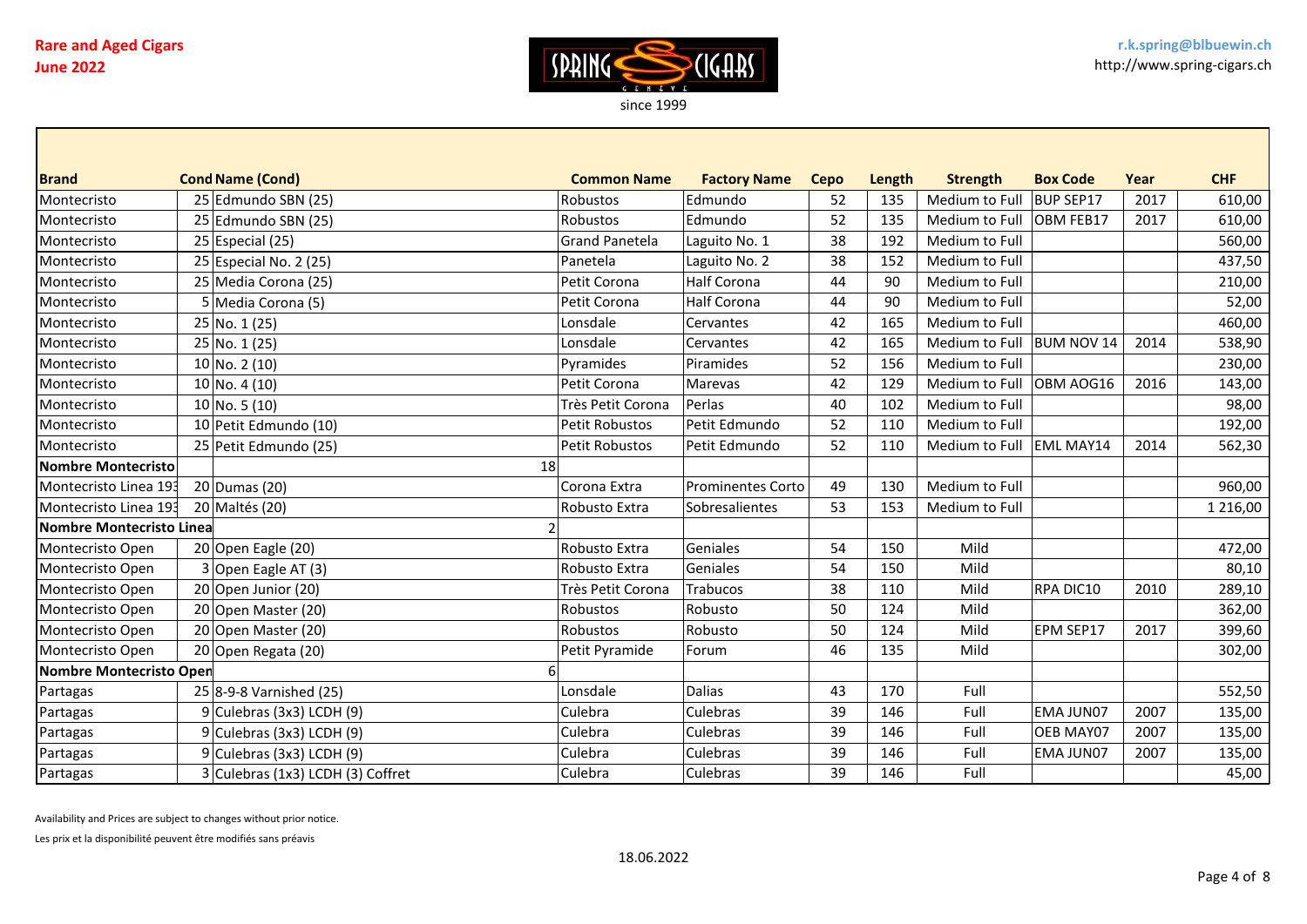

| <b>Brand</b>           | <b>Cond Name (Cond)</b>         | <b>Common Name</b> | <b>Factory Name</b> | <b>Cepo</b> | Length | <b>Strength</b> | <b>Box Code</b> | Year | <b>CHF</b> |
|------------------------|---------------------------------|--------------------|---------------------|-------------|--------|-----------------|-----------------|------|------------|
| Partagas               | 25 Legados EL 2020 (25)         | Hermosos No. 2     | Grand Corona        | 48          | 157    |                 |                 |      | 820,00     |
| Partagas               | 25 Lusitanias (25)              | Double Corona      | Prominentes         | 49          | 194    | Full            |                 |      | 730,00     |
| Partagas               | 25 Maduro No. 1 (25)            | Robusto            | Maduro No. 1        | 52          | 130    | Full            |                 |      | 491,50     |
| Partagas               | 25 Maduro No. 2 (25)            | Petit Pyramide     | Maduro No. 2        | 55          | 120    | Full            |                 |      | 496,70     |
| Partagas               | 25 Maduro No. 3 (25)            | Robusto Extra      | Maduro No. 3        | 50          | 145    | Full            |                 |      | 525,40     |
| Partagas               | 25 Petit Corona Especiales (25) | Corona             | Eminentes           | 42          | 132    | Full            |                 |      | 195,00     |
| Partagas               | 25 Presidentes (25)             | Figurado           | Tacos               | 47          | 158    | Full            |                 |      | 382,50     |
| Partagas               | 25 Presidentes (25)             | Figurado           | Tacos               | 47          | 158    | Full            | USM SEP18       | 2018 | 382,50     |
| Partagas               | 25 Serie D No. 4 (25)           | Robustos           | Robusto             | 50          | 124    | Full            | MOB JUL15       | 2015 | 568,50     |
| Partagas               | 25 Serie D No. 4 (25)           | Robustos           | Robusto             | 50          | 124    | Full            | PMU SEP15       | 2015 | 568,50     |
| Partagas               | 25 Serie D No. 4 (25)           | Robustos           | Robusto             | 50          | 124    | Full            | TES AGO15       | 2015 | 568,50     |
| Partagas               | 25 Serie D No. 4 (25)           | Robustos           | Robusto             | 50          | 124    | Full            | LOM JUN13       | 2013 | 591,50     |
| Partagas               | 25 Serie D No. 5 (25)           | Petit Robustos     | D. No. 5            | 50          | 110    | Full            | OTL OCT15       | 2015 | 488,10     |
| Partagas               | 20 Serie D No. 6 (20)           | Petit Robusto      | D. No. 6            | 50          | 90     | Full            |                 |      | 268,00     |
| Partagas               | 5 Serie D No. 6 (5)             | Petit Robusto      | D. No. 6            | 50          | 90     | Full            |                 |      | 67,00      |
| Partagas               | 25 Serie E No. 2 (25)           | Robusto Extra      | Duke                | 54          | 110    | Full            |                 |      | 547,50     |
| Partagas               | $3$ Serie P No. 2 AT (3)        | Pyramides          | Piramides           | 52          | 156    | Full            |                 |      | 76,20      |
| Partagas               | 10 Serie P No. 2 (10)           | Pyramides          | Piramides           | 52          | 156    | Full            |                 |      | 232,00     |
| Partagas               | 25 Serie P No. 2 (25)           | Pyramides          | Piramides           | 52          | 156    | Full            |                 |      | 580,00     |
| <b>Nombre Partagas</b> | 24                              |                    |                     |             |        |                 |                 |      |            |
| Por Larranaga          | $10$ Galanes (10)               | Robusto            | Galanes             | 52          | 120    | Mild to Medium  |                 |      | 105,00     |
| Por Larranaga          | 25 Montecarlos (25)             | Slim Panetela      | Deliciosos          | 33          | 159    | Mild to Medium  |                 |      | 150,00     |
| Por Larranaga          | 25 Picadores (25)               | Petit Panetela     | Vegueritos          | 36          | 127    | Mild to Medium  |                 |      | 285,00     |
| Nombre Por Larranaga   |                                 |                    |                     |             |        |                 |                 |      |            |
| Punch                  | 10 La Isla ER Cuba 2018 (10)    | Robustos           | Robusto             | 50          | 124    | Medium          |                 | 2018 | 336,70     |
| Punch                  | 25 Punch (25)                   | Corona Gorda       | Coronas Gordas      | 46          | 143    | Medium          | BRA JUL13       | 2013 | 504,90     |
| Punch                  | 25 Punch (25)                   | Corona Gorda       | Coronas Gordas      | 46          | 143    | Medium          |                 |      | 422,50     |
| Punch                  | 10 Punch 48 LCDH & HS (10)      | Punch 48           | Hermosos No. 3      | 48          | 140    | Medium          |                 | 2017 | 272,10     |
| Punch                  | 10 Short de Punch (10)          | Robustos           | Parisos             | 50          | 120    | Medium          |                 |      | 138,00     |

Availability and Prices are subject to changes without prior notice.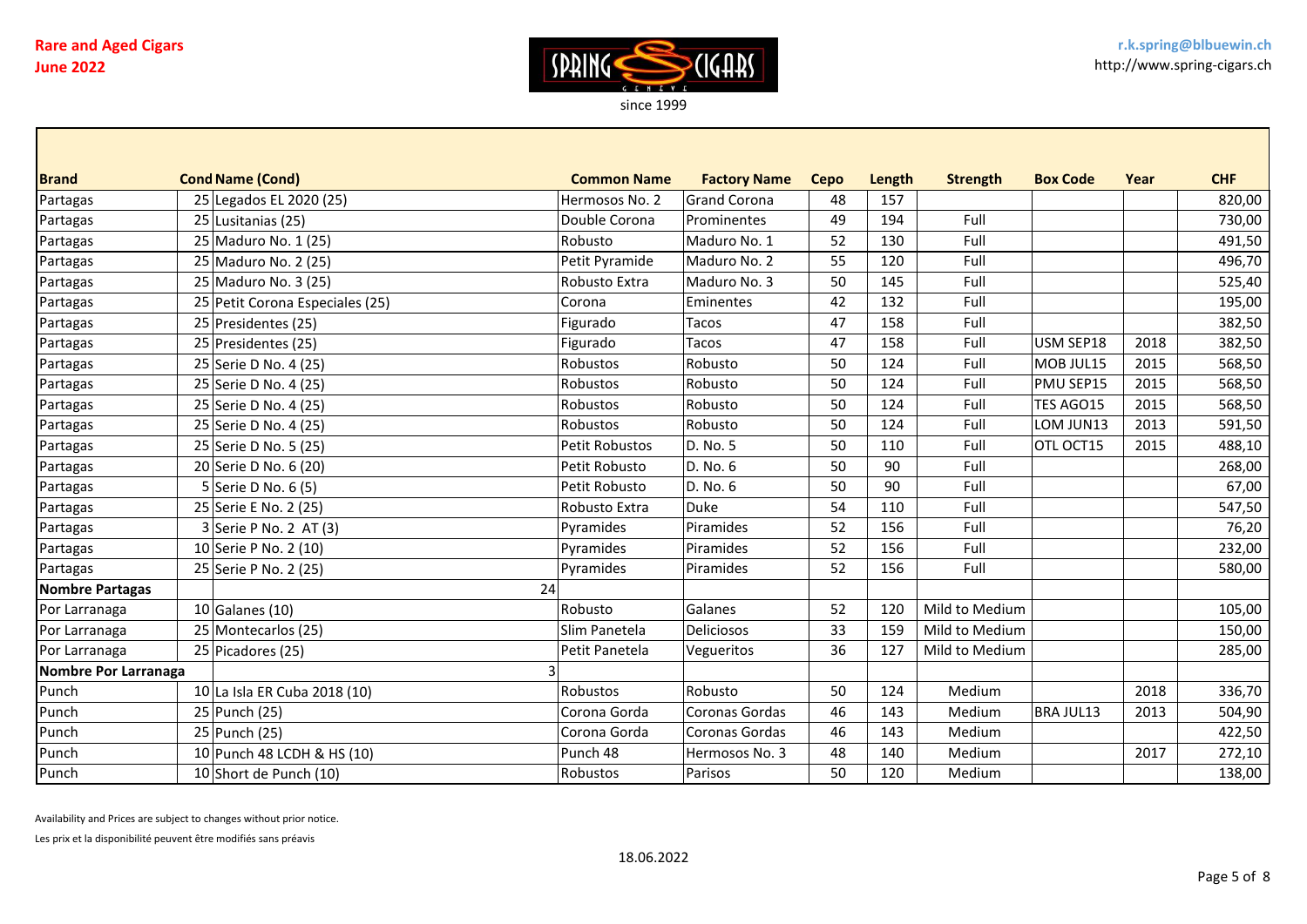

| <b>Brand</b>                | <b>Cond Name (Cond)</b>        | <b>Common Name</b>    | <b>Factory Name</b> | Cepo | Length | <b>Strength</b> | <b>Box Code</b> | Year | <b>CHF</b> |
|-----------------------------|--------------------------------|-----------------------|---------------------|------|--------|-----------------|-----------------|------|------------|
| <b>Nombre Punch</b>         |                                |                       |                     |      |        |                 |                 |      |            |
| Quai d'Orsay                | 25 Coronas Claro (25)          | Coronas               | <b>Corona</b>       | 42   | 142    | Medium          |                 |      | 357,50     |
| Quai d'Orsay                | $10$ No. 50 (10)               | D No. 5               | Petit Robusto       | 50   | 110    | Medium          |                 |      | 113,30     |
| Quai d'Orsay                | 25 No. 50 (25)                 | D No. 5               | Petit Robusto       | 50   | 110    | Medium          |                 |      | 283,20     |
| Quai d'Orsay                | $10$ No. 54 (10)               | <b>Edmundo Grueso</b> | Robusto             | 54   | 135    | Medium          |                 |      | 155,10     |
| Nombre Quai d'Orsay         |                                |                       |                     |      |        |                 |                 |      |            |
| Rafael Gonzalez             | 25 Perlas (25)                 | Petit Corona          | Perlas              | 40   | 102    | Mild            |                 |      | 162,50     |
| Rafael Gonzalez             | 25 Perlas (25)                 | Petit Corona          | Perlas              | 40   | 102    | Mild            | TBS JUN16       | 2016 | 183,00     |
| Rafael Gonzalez             | 25 Trés Petit Lonsdales (25)   | Petit Corona          | Francicanos         | 40   | 116    | Mild            | SUA OCT01       | 2001 | 565,50     |
| Nombre Rafael Gonzalez      |                                |                       |                     |      |        |                 |                 |      |            |
| Ramon Allones               | 25 Small Club Coronas (25)     | Très Petit Corona     | Minutos             | 42   | 110    | Full            |                 |      | 215,00     |
| Ramon Allones               | 25 Small Club Coronas (25)     | Très Petit Corona     | Minutos             | 42   | 110    | Full            | LEP MAR 17      | 2017 | 237,30     |
| <b>Ramon Allones</b>        | 25 Small Club Coronas (25)     | Très Petit Corona     | Minutos             | 42   | 110    | Full            | LEP DIC16       | 2016 | 242,10     |
| Ramon Allones               | 25 Small Club Coronas (25)     | Très Petit Corona     | Minutos             | 42   | 110    | Full            | RUO DIC16       | 2016 | 242,10     |
| <b>Ramon Allones</b>        | 25 Specially Selected (25)     | Robustos              | Robusto             | 50   | 124    | Full            |                 |      | 385,00     |
| Ramon Allones               | 25 Specially Selected (25)     | Robustos              | Robusto             | 50   | 124    | Full            | ATE MAY17       | 2017 | 425,00     |
| <b>Ramon Allones</b>        | 25 Specially Selected (25)     | Robustos              | Robusto             | 50   | 124    | Full            | UTE MAY 17      | 2017 | 425,00     |
| Ramon Allones               | 25 Specially Selected (25)     | Robustos              | Robusto             | 50   | 124    | Full            | MSU MAR18       | 2018 | 416,70     |
| <b>Ramon Allones</b>        | 10 Superiores LCDH 2018 (10)   | Corona Gorda          | Coronas Gordas      | 46   | 143    | Full            |                 | 2018 | 151,90     |
| <b>Nombre Ramon Allones</b> |                                |                       |                     |      |        |                 |                 |      |            |
| Rey del Mundo               | 25 Demi Tasse (25)             | Petit Panetela        | Entreactos          | 30   | 100    | Mild to Medium  |                 |      | 145,00     |
| Nombre Rey del Mundo        |                                |                       |                     |      |        |                 |                 |      |            |
| Romeo y Julieta             | 25 Cedros de Luxe No. 1 (25)   | Lonsdale              | Cervantes           | 42   | 165    | Medium          | SOA LL00        | 2000 | 723,30     |
| Romeo y Julieta             | 5 Club Kings (5) - Retro Serie | Petit Corona          | Marevas             | 42   | 129    | Medium          |                 |      | 64,00      |
| Romeo y Julieta             | 25 Corona Grandes (25)         | Long Corona           | Coronas Grandes     | 42   | 155    | Medium          | PAS ABROO       | 2000 | 507,70     |
| Romeo y Julieta             | 3 Los Tres Romeos AT (3)       | <b>Mix</b>            | Combinaciones       | mix  | mix    | Medium          |                 | 2014 | 32,90      |
| Romeo y Julieta             | 8 Maravillas SE (8)            | Maravilas no 3        | Robusto Extra       | 55   | 155    | Medium          |                 | 2019 | 660,10     |
| Romeo y Julieta             | 10 Mille Fleurs (10)           | Petit Corona          | Petit Coronas       | 42   | 129    | Medium          |                 |      | 72,00      |
| Romeo y Julieta             | 3 Petit Churchill AT (3)       | Petit Robustos        | Petit Robusto       | 50   | 102    | Medium          |                 |      | 53,10      |

Availability and Prices are subject to changes without prior notice.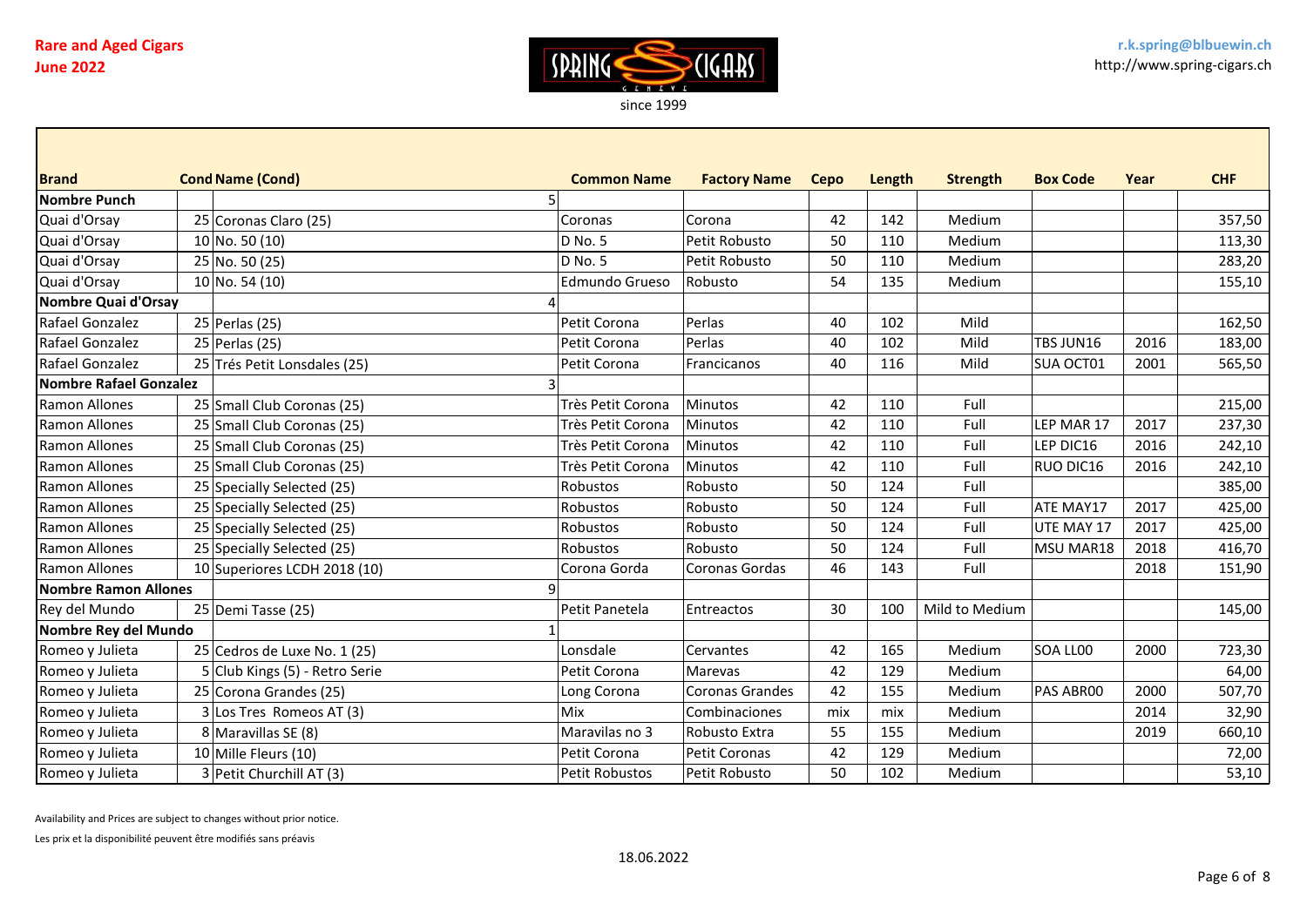

| <b>Brand</b>                 | <b>Cond Name (Cond)</b>              | <b>Common Name</b>     | <b>Factory Name</b>     | Cepo | Length | <b>Strength</b>          | <b>Box Code</b>  | Year | <b>CHF</b>    |
|------------------------------|--------------------------------------|------------------------|-------------------------|------|--------|--------------------------|------------------|------|---------------|
| Romeo y Julieta              | 25 Petit Julieta (25)                |                        |                         | 33   | 120    |                          |                  |      | 159,10        |
| Romeo y Julieta              | 10 Short Churchill (10)              | Robustos               | Robusto                 | 50   | 124    | Medium                   |                  |      | 164,00        |
| Romeo y Julieta              | 25 Short Churchill (25)              | Robustos               | Robusto                 | 50   | 124    | Medium                   |                  |      | 485,00        |
| Romeo y Julieta              | 25 Tacos EL 2018 (25)                | <b>Grand Corona</b>    | <b>Tacos Imperiales</b> | 49   | 168    | Medium                   |                  | 2018 | 878,40        |
| Romeo y Julieta              | 10 Wide Churchill (10)               | Robustos               | Montesco                | 55   | 130    | Medium                   |                  |      | 174,00        |
| Romeo y Julieta              | 3 Wide Churchill AT (3)              | Robustos               | Montesco                | 55   | 130    | Medium                   |                  |      | 61,80         |
| Nombre Romeo y Julieta       | 13                                   |                        |                         |      |        |                          |                  |      |               |
| RyJ Linea d'oro              | $20$ Dianas (20)                     | Damas                  | Robusto Extra           | 52   | 145    | Medium                   |                  |      | 1 203,40      |
| RyJ Linea d'oro              | $20$ Hildagos (20)                   | Hildago                | Robusto                 | 57   | 125    | Medium                   |                  |      | 1 256,20      |
| RyJ Linea d'oro              | $20$ Nobles (20)                     | <b>Triangulares</b>    | Pyramid                 | 56   | 135    | Medium                   |                  |      | 1 1 2 6 , 4 0 |
| Saint Luis Rey               | 25 Série A (25)                      | Corona Gorda           | Coronas Gordas          | 46   | 143    | Full                     | REC FEB01        | 2001 | 492,90        |
| <b>Nombre Saint Luis Rey</b> |                                      |                        |                         |      |        |                          |                  |      |               |
| San Cristobal                | 10 La Cabaña ER Cuba (10)            | Robusto Extra          | <b>Dobles</b>           | 50   | 155    | Mild to Medium           |                  |      | 396,00        |
| San Cristobal                | 25 La Punta (25)                     |                        |                         |      |        |                          | <b>EAR SEP01</b> | 2001 | 562,60        |
| San Cristobal                | 25 La Fuerza (25)                    | Robusto Extra          | Gordito                 | 50   | 141    | Mild to Medium EBR JUN01 |                  | 2001 | 559,50        |
| San Cristobal                | 10 Prado (10)                        | <b>Petit Piramides</b> | Petit Pirámides         | 50   | 127    | Mild to Medium           |                  | 2019 | 211,60        |
| Nombre San Cristobal         |                                      |                        |                         |      |        |                          |                  |      |               |
| Sancho Panza                 | 25 Belicosos (25)                    | Petit Pyramide         | Campanas                | 52   | 140    | Medium                   | CVA JUL01        | 2001 | 632,70        |
| Sancho Panza                 | 25 Belicosos (25)                    | Petit Pyramide         | Campanas                | 52   | 140    | Medium                   | ECA NOV01        | 2001 | 632,70        |
| Sancho Panza                 | $25$ Coronas (25)                    | Corona                 | Coronas                 | 42   | 142    | Medium                   | PEL MAY00        | 2000 | 488,60        |
| Sancho Panza                 | 25 Non Plus (25)                     | Petit Corona           | <b>Marevas</b>          | 42   | 129    | Medium                   | CDG CCUT         | 1999 | 409,90        |
| Sancho Panza                 | 25 Non Plus (25)                     | Petit Corona           | Marevas                 | 42   | 129    | Medium                   | VSU-VC-4         | 1998 | 418,10        |
| Nombre Sancho Panza          |                                      |                        |                         |      |        |                          |                  |      |               |
| <b>Nombre Soneros</b>        |                                      |                        |                         |      |        |                          |                  |      |               |
| <b>Nombre Spring</b>         |                                      |                        |                         |      |        |                          |                  |      |               |
| Trinidad                     | 12 Esmeralda (12)                    | Robust Extra           | Esmeralda               | 54   | 145    | Medium                   |                  |      | 790,80        |
| Trinidad                     | 12 Media Luna $(12)$                 | <b>Petit Robustos</b>  | Media Luna              | 50   | 115    | medium                   |                  |      | 546,00        |
| Trinidad                     | $12$ Reyes (12)                      | Très Petit Corona      | Reyes                   | 40   | 110    | Medium                   |                  |      | 400,80        |
| Trinidad                     | 14 Robusto Extra Travel Humidor (14) | Robusto Extra          | <b>Dobles</b>           | 50   | 155    | Medium                   |                  |      | 1 064,60      |

Availability and Prices are subject to changes without prior notice.